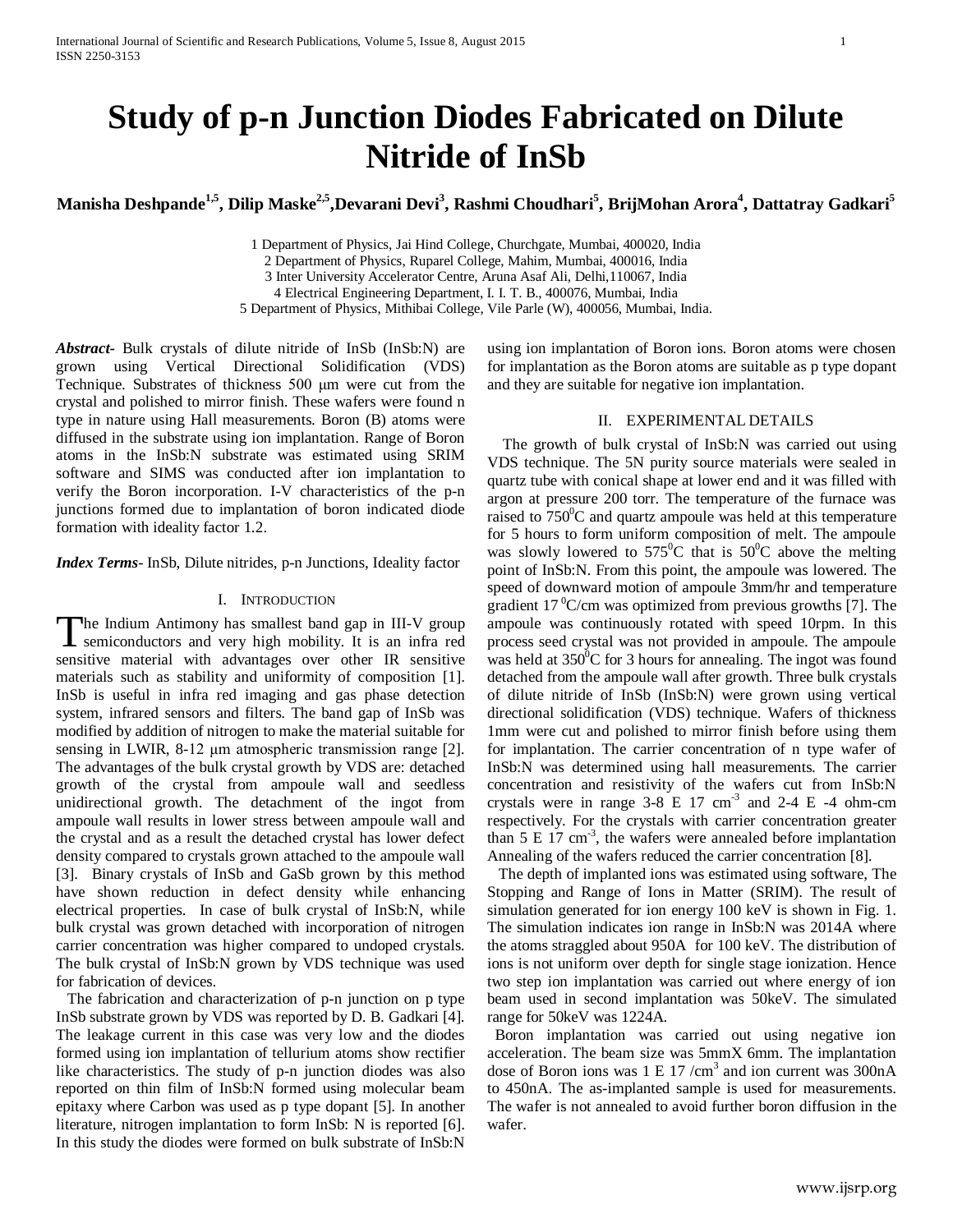

III. RESULTS AND DISCUSSION

The depth profile of implanted wafer was generated using SIMS as shown in Fig. 2. The Cesium (Cs) beam was used for measurements. The depth profile of crater created by sputtering was measured using stylus profiler. The concentration of boron atoms reduced at 200nm which was in accordance with SRIM profile shown in Fig. 1. The incorporated Boron atoms have replaced In atoms which resulted in p type region near the surface. The presence of B-Sb bond indicated that these Boron atoms were active in the substrate. The count of In-N and In-Sb bonds in that area decreased due to presence of B-Sb bonds. The profile also shows incorporation of nitrogen throughout crystal. The presence of Sb-N bond was negligible.



**Fig. 2** SIMS profile of the ion implanted InSb:N wafer

 The damage done by ion implantation was studied using Raman spectra as shown in Fig. 3. The bulk crystal of InSb:N has grown with preferential orientation [220]. The substrate of InSb:N showed forbidden LO peak along with TO phonon peak.

After implantation intensity of forbidden peak increased indicating reduction in crystallinity of the substrate due to damage formed due to ion implantation.



ion implantation

 I-V characteristics of p-n junction diodes formed by ion implantation were carried out. Fig. 4 shows schematic of boron implanted region on the substrate of InSb:N. Indium dots were deposited used for ohmic contacts to determine I-V characteristics .



**Fig. 4** Schematic of p-n junction formed on the InSb:N substrate where In dots were deposited for the purpose of ohmic contacts

The current I of a diode with saturation current density I0 and diode ideality factor *n*, for biasing voltage *V* and at temperature *T*  are related by [9]

$$
I = \text{Io} \exp(qV/nkT) \tag{1}
$$

 Fig. 5 represents I-V characteristics of p-n junction formed by ion implantation of Boron on the substrate of InSb: N. The forward current increased at 1V. The leakage current by the Shockley-Read-Hall (SRH) and surface leakage current dominated reverse current. When diffusion current dominates ideality factor is one and when recombination current dominates ideality factor is 2. Forward current was limited by shunt resistance. Ideality factor in the region is 1.20. This diode shows increase in forward and reverse current when exposed to white light at room temperature as shown in Fig. 6.